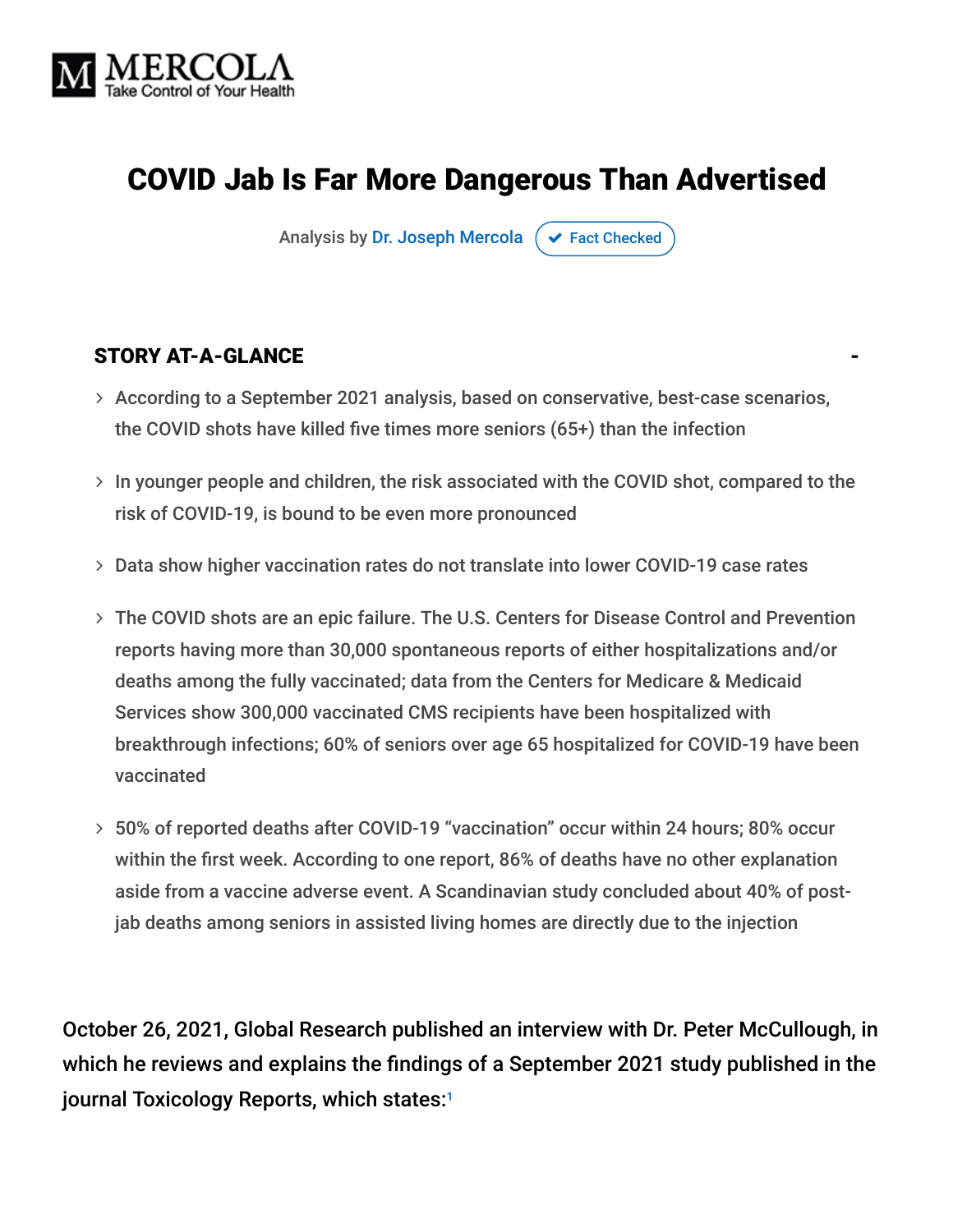*"A novel best-case scenario cost-benefit analysis showed very conservatively that there are five times the number of deaths attributable to each inoculation vs those attributable to COVID-19 in the most vulnerable 65+ demographic.*

*The risk of death from COVID-19 decreases drastically as age decreases, and the longer-term effects of the inoculations on lower age groups will increase their risk-benefit ratio, perhaps substantially."*

McCullough has impeccable academic credentials. He's an internist, cardiologist, epidemiologist and a full professor of medicine at Texas A&M College of Medicine in Dallas. He also has a master's degree in public health and is known for being one of the top five most-published medical researchers in the United States, in addition to being the editor of two medical journals.

## Authors Defend Their Paper

Not surprisingly, the Toxicology Reports paper has received scathing critique from certain quarters. Still, corresponding author Ronald Kostoff told Retraction Watch that the criticism has actually been "an extremely small fraction" of the overall response, which by and large has been overwhelmingly positive and supportive. Kostoff went on to say:<sup>2</sup>

*"Given the blatant censorship of the mainstream media and social media, only one side of the COVID-19 'vaccine' narrative is reaching the public. Any questioning of the narrative is met with the harshest response …*

*I went into this with my eyes wide open, determined to identify the truth, irrespective of where it fell. I could not stand idly by while the least vulnerable to serious COVID-19 consequences were injected with substances of unknown mid and long-term safety.*

*We published a best-case scenario. The real-world situation is far worse than our best-case scenario, and could be the subject of a future paper.*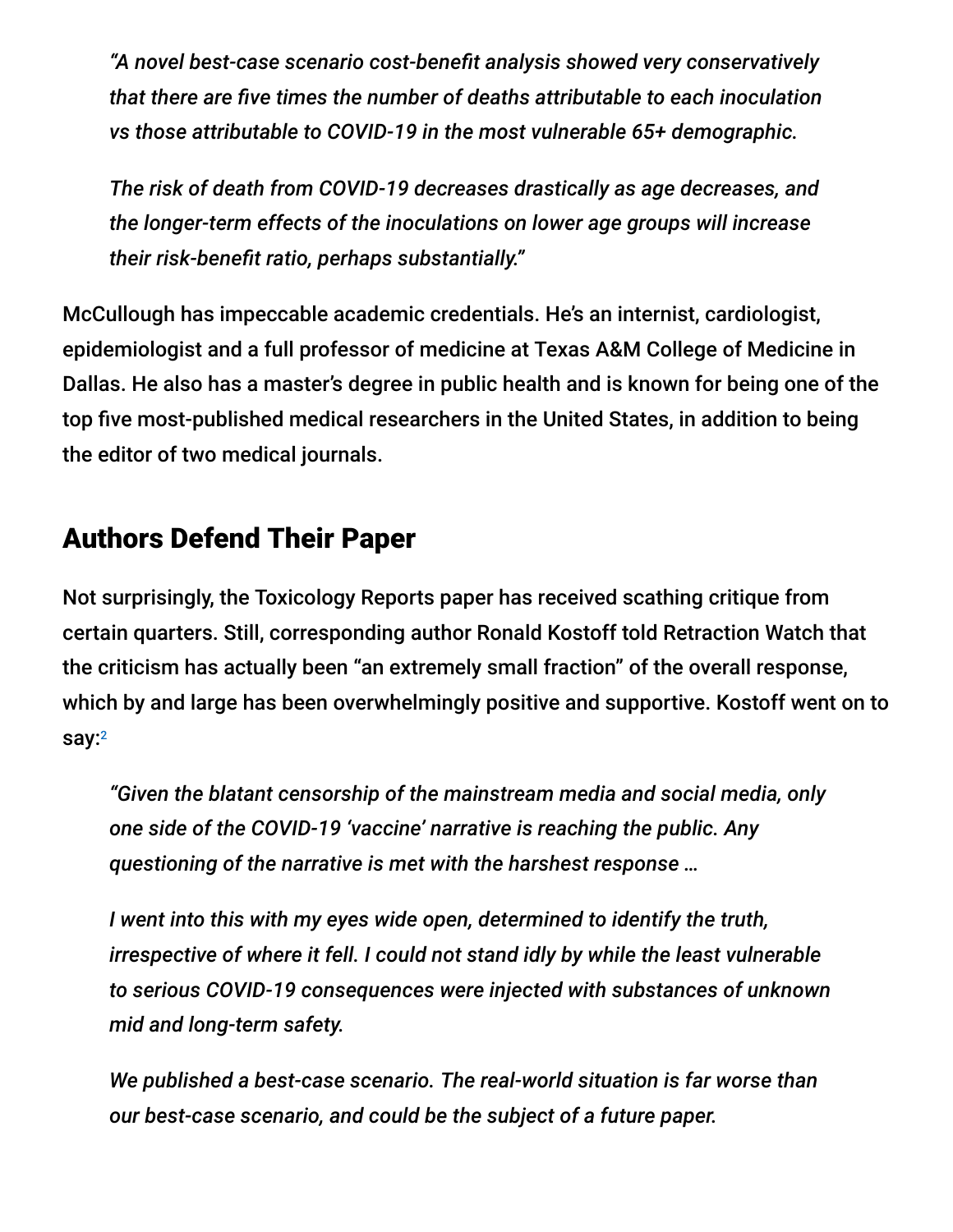*What these results show is that we 1) instituted mass inoculations of an inadequately-tested toxic substance with 2) non-negligible attendant crippling and lethal results to 3) potentially prevent a relatively small number of true COVID-19 deaths. In other words, we used a howitzer where an accurate rifle would have sufficed!"*

# COVID Jab Campaign Has Had No Discernible Impact

Certainly, data very clearly show the mass "vaccination" campaign has not had a discernible impact on global death rates. On the contrary, in some cases the death toll shot up after the COVID shots became widely available. You can browse through [covid19.healthdata.org](https://covid19.healthdata.org/global?view=cumulative-deaths&tab=trend)<sup>3</sup> to see this for yourself. Several examples are also included at the very beginning of the video.

This trend has also been confirmed in a September 2021 study<sup>4</sup> published in the European Journal of Epidemiology. It found COVID-19 case rates are completely unrelated to vaccination rates.

Using data available as of September 3, 2021, from Our World in Data for cross-country analysis, and the White House COVID-19 Team data for U.S. counties, the researchers investigated the relationship between new COVID-19 cases and the percentage of the population that had been fully vaccinated.

Sixty-eight countries were included. Inclusion criteria included second dose vaccine data, COVID-19 case data and population data as of September 3, 2021. They then computed the COVID-19 cases per 1 million people for each country, and calculated the percentage of population that was fully vaccinated.

According to the authors, there was "no discernable relationship between percentage of population fully vaccinated and new COVID-19 cases in the last seven days." If anything, higher vaccination rates were associated with a slight increase in cases. According to the authors: 5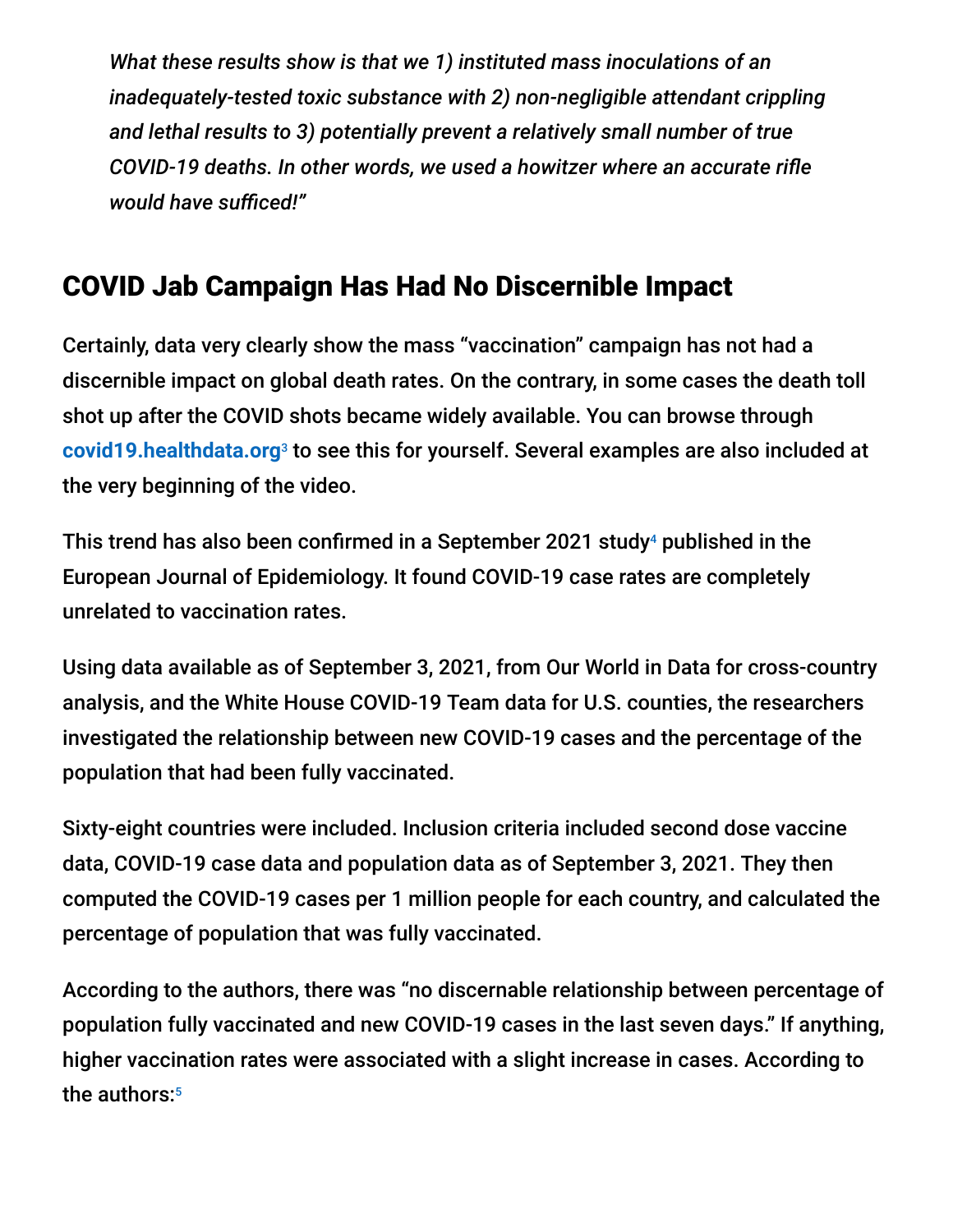*"[T]he trend line suggests a marginally positive association such that countries with higher percentage of population fully vaccinated have higher COVID-19 cases per 1 million people."*

# The Kostoff Analysis

Getting back to the Toxicology Reports paper, $6$  which is being referring to as "the Kostoff analysis," McCullough says the analysis is definitely making news in clinical medicine. The paper focuses on two factors: assumptions and determinism.

Determinism describes how likely something is. For example, if a person takes a COVID shot, it's 100% certain they got the injection. It's not 50% or 75%. It's an absolute certainty. As a result, that person has a 100% chance of being exposed to whatever risk is associated with that shot.

On the other hand, if a person says no to the injection, it's not 100% chance they'll get COVID-19, let alone die from it. You have a less than 1% chance of being exposed to SARS-CoV-2 and getting sick. So, it's 100% deterministic that taking the shot exposes you to the risks of the shot, and less than 1% deterministic that you'll get COVID if you don't take the shot.

The other part of the equation is the assumptions, which are based on calculations using available data, such as pre-COVID death statistics and death reports filed with the U.S. Vaccine Adverse Event Reports System (VAERS).

# Mortality Data

As noted by McCullough, two reports have detailed COVID jab death data, showing 50% of deaths occur within 24 hours and 80% occur within the first week. In one of these reports, 86% of deaths were found to have no other explanation aside from a vaccine adverse event. McCullough also cites a Scandinavian study that concluded about 40% of post-jab deaths among seniors in assisted living homes are directly due to the injection. He also cites other eye-opening figures: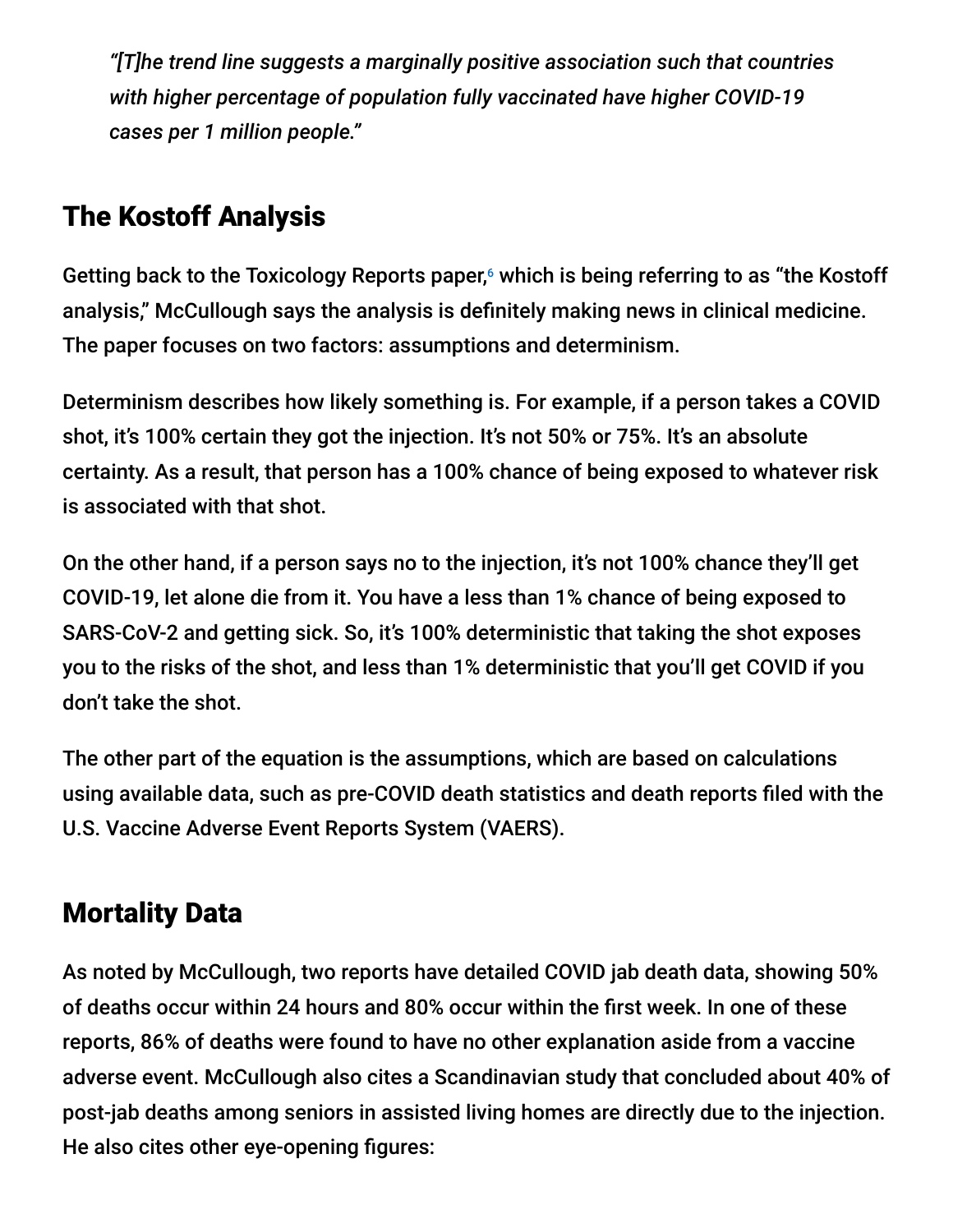- The U.S. Center for Disease Control and Prevention reports having more than 30,000 spontaneous reports of either hospitalizations and/or deaths among the fully vaccinated
- Data from the Centers for Medicare & Medicaid Services show 300,000 vaccinated CMS recipients have been hospitalized with breakthrough infections
- 60% of seniors over age 65 hospitalized for COVID-19 have been vaccinated

# COVID Shots Are 'Failing Wholesale'

"When we put all these data together, we have clear-cut science that the vaccines are failing wholesale," McCullough says. The shots are particularly useless in seniors.

Again, based on a best-case conservative scenario, seniors are five times more likely to die from the shot than they are from the natural infection. This scenario includes the assumption that the PCR test is accurate and reported COVID deaths were in fact due to COVID-19, which we know is not the case, and the assumption that the shots actually prevent death, which we have no proof of.

All things considered, you are FAR better off taking your chances with the natural infection, as McCullough says. The Kostoff analysis also does not take into account the fact that there are safe and effective treatments.

It bases its assumptions on the notion that there aren't any. It also doesn't factor in the fact that the COVID shots are utterly ineffective against the Delta and other variants. If you take into account vaccine failure against variants and alternative treatments, it skews the analysis even further toward natural infection being the safest alternative.

# FDA and CDC Should Not Run Vaccine Programs

While the U.S. Food and Drug Administration and the CDC claim not a single death following COVID inoculation was caused by the shot, they should not be the ones making that determination, as they are both sponsoring the vaccination campaign.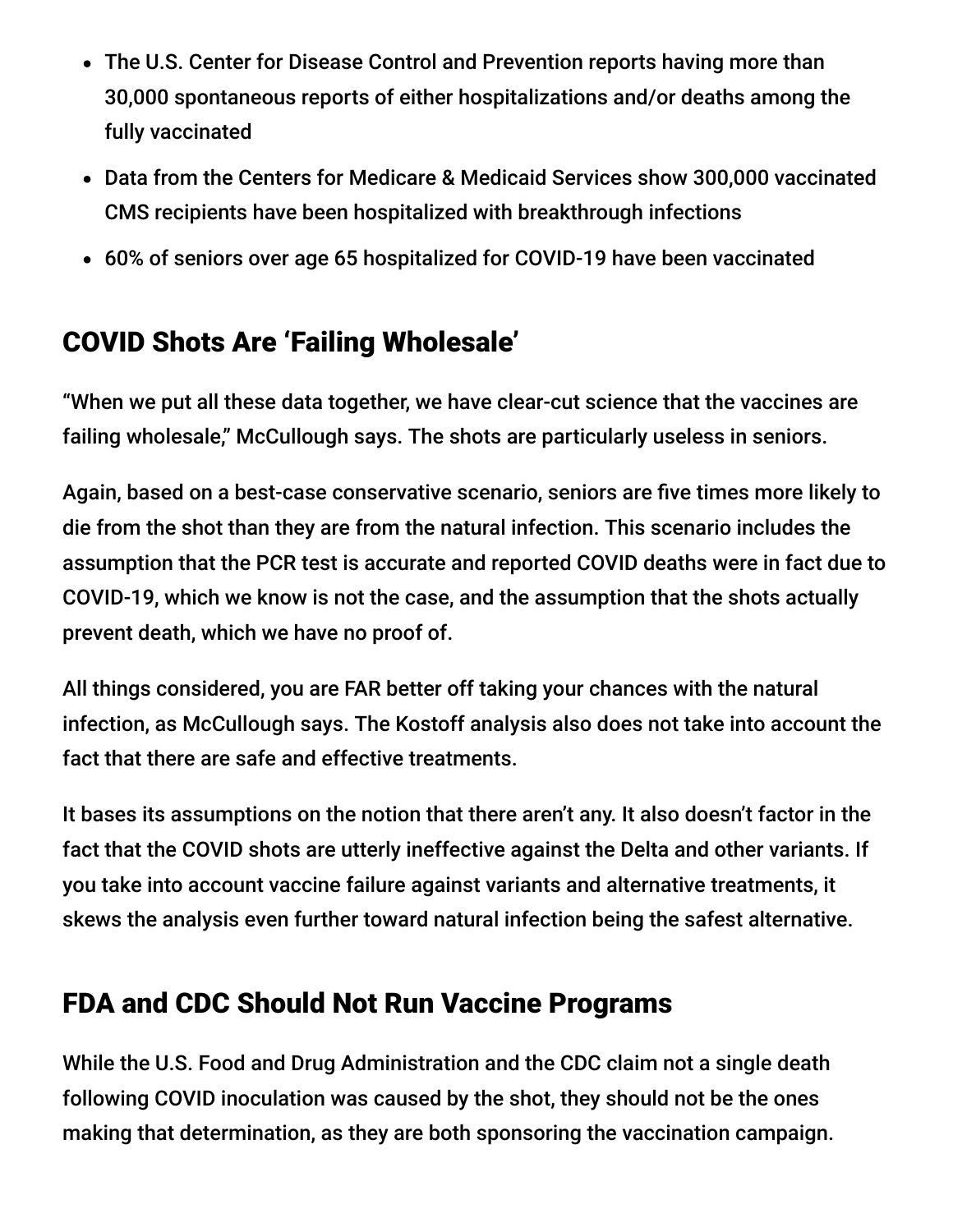They have an inherent bias. When you conduct a trial, you would never allow the sponsor to tell you whether the product was the cause of death, because you know they're biased.

# **<sup>66</sup>** We have actually fulfilled all of the Bradford Hill<br>
eriteria <sup>[2]</sup> I tell vou right now that COVID-10 vaccine **criteria. I'll tell you right now that COVID-19 vaccine is, from an epidemiological perspective, causing these deaths or a large fraction. ~ Dr. Peter McCullough"**

What we need is an external group, a critical event committee, to analyze the deaths being reported, as well as a data safety monitoring board. These should have been in place from the start, but were not.

Had they been, the program would most likely have been halted in February, as by then the number of reported deaths, 186, already exceeded the tolerable threshold of about 150 (based on the number of injections given). Now, we're well over 17,000.7 There's no normal circumstance under which that would ever be allowed.

*"The CDC and FDA are running the [vaccination] program. They are NOT the people who typically run vaccine programs,"* McCullough says. *"The drug companies run vaccine programs.*

*When Pfizer, Moderna, J&J ran their randomized trials, we didn't have any problems. They had good safety oversight. They had data safety monitoring boards. The did OK. I mean I have to give the drug companies [credit].*

*But the drug companies are now just the suppliers of the vaccine. Our government agencies are now just running the program. There's no external advisory committee. There's no data safety monitoring board. There's no human ethics committee. NO one is watching out for this!*

*And so, the CDC and FDA pretty clearly have their marching orders: 'Execute this program; the vaccine is safe and effective.' They're giving no reports to*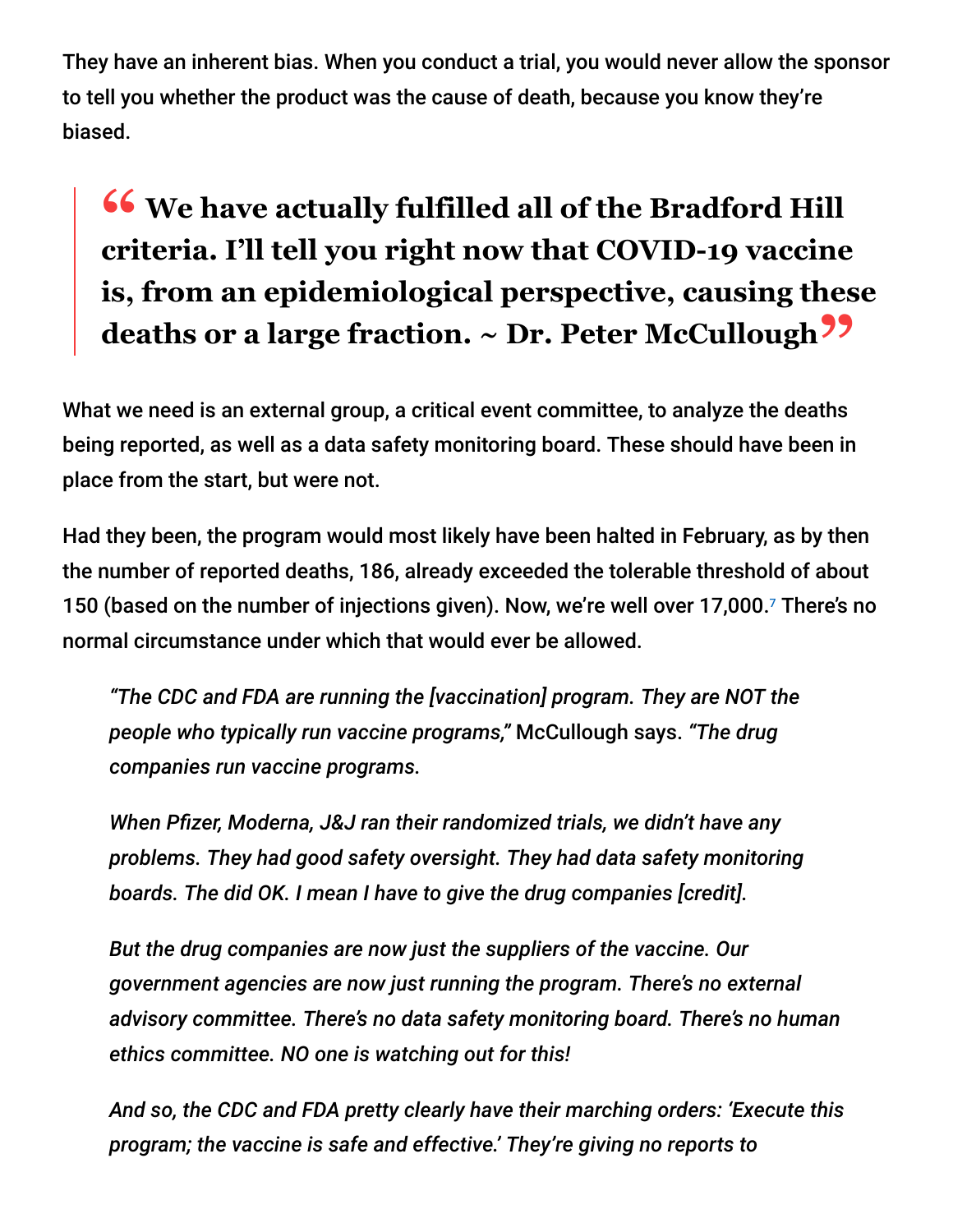*Americans. No safety reports. We needed those once a month. They haven't told doctors which is the best vaccine, which is the safest vaccine.*

*They haven't told us what groups are to watch out for. How to mitigate risks. Maybe there are drug interactions. Maybe it's people with prior blood clotting problems or diabetes. They're not telling us anything!*

*They literally are blindsiding us, and with no transparency, and Americans now are scared to death. You can feel the tension in America. People are walking off the job. They don't want to lose their jobs, but they don't want to die of the vaccine! It's very clear. They say, 'Listen, I don't want to die. That's the reason I'm not taking the vaccine.' It's just that clear."*

## Bradford Hill Criteria Are Met — COVID Jabs Cause Death

McCullough goes on to explain the Bradford Hill criterion for causation, which is one of the ways by which we can actually determine that, yes, the shots are indeed killing people. We're not dealing with coincidence.

*"The first question we'd ask is: 'Does the vaccine have a mechanism of action, a biological mechanism of action, that can actually kill a human being?' And the answer is yes! because the vaccines all use genetic mechanisms to trick the body into making the lethal spike protein of the virus.*

*It is very conceivable that some people take up too much messenger RNA; they produce a lethal spike protein in sensitive organs like the brain or the heart or elsewhere. The spike protein damages blood vessels, damages organs, causes blood clots. So, it's well within the mechanism of action that the vaccine could be fatal.*

*Someone could have a fatal blood clot. They could have fatal myocarditis. The FDA has official warnings of myocarditis. They have warnings on blood clots. They have warnings on a fatal neurologic condition called Guillain-Barré*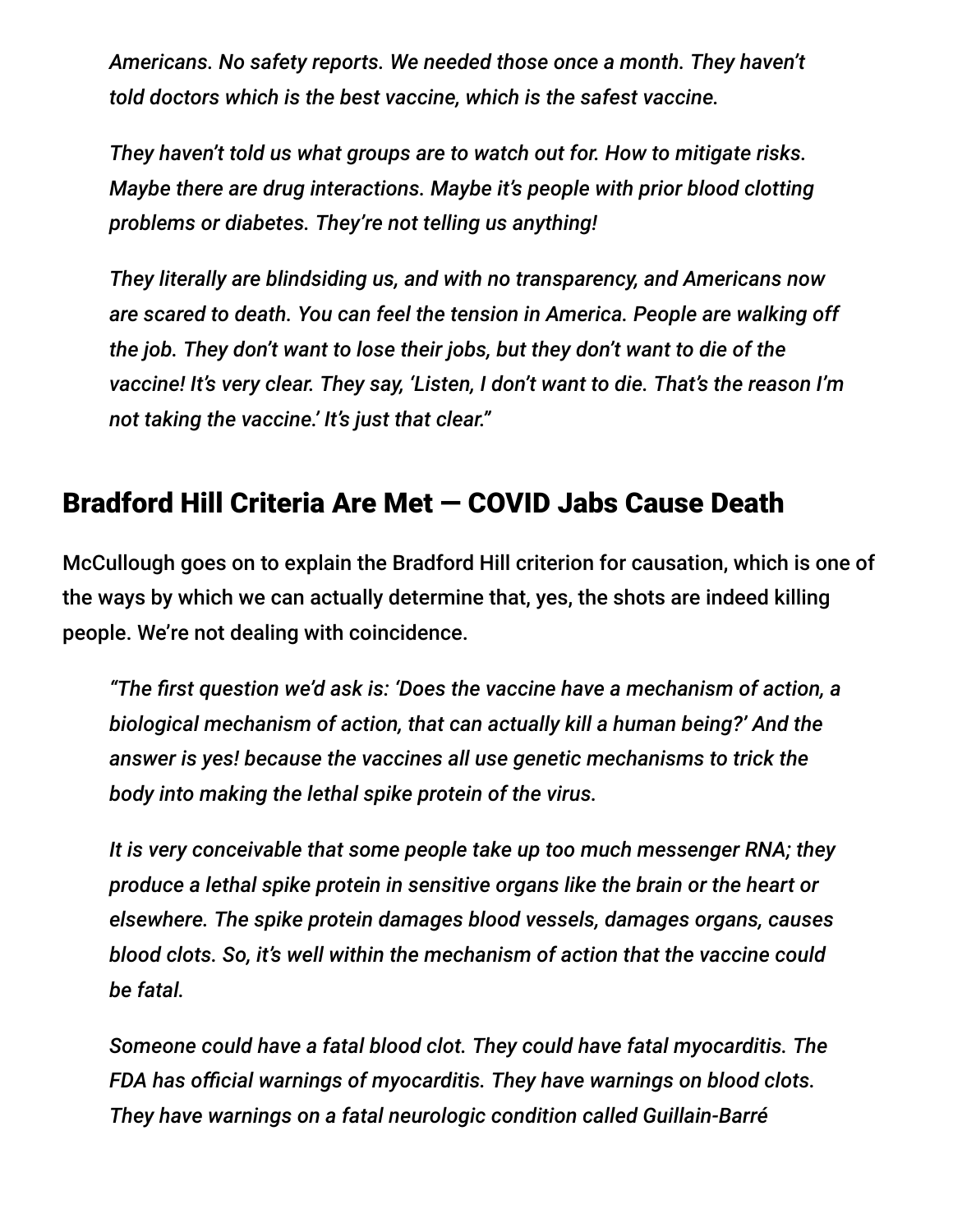*syndrome. So, the FDA warnings, the mechanism of action, clearly say it's possible.*

*The second criteria is: 'Is it a large effect?' And the answer is yes! This is not a subtle thing. It's not 151 versus 149 deaths. This is 15,000 deaths. So, it's a very large effect size, a large effect.*

*The third [criteria] is: 'Is it internally consistent?' Are you seeing other things that could potentially be fatal in VAERS? Yes! We're seeing heart attacks. We're seeing strokes. We're seeing myocarditis. We're seeing blood clots, and what have you. So, it's internally consistent.*

*'Is it externally consistent?' That's the next criteria. Well, if you look in the MHRA, the yellow card system in England, the exact same thing has been found. In the EudraVigilance system in [Europe] the exact same thing's been found.*

*So, we have actually fulfilled all of the Bradford Hill criteria. I'll tell you right now that COVID-19 vaccine is, from an epidemiological perspective, causing these deaths or a large fraction."*

#### Zero Tolerance for Elective Drugs Causing Death

There may be cases in which a high risk of death from a drug might be acceptable. If you have a terminal incurable disease, for example, you may be willing to experiment and take your chances. Under normal circumstances however, lethal drugs are not tolerated.

After five suspected deaths, a drug will receive a black box warning. At 50 deaths, it will be removed from the market. Considering COVID-19 has a less than 1% risk of death across age groups, the tolerance for a deadly remedy is infinitesimal. At over 17,000 reported deaths, which in real numbers may exceed 212,000, $^{\circ}$  the COVID shots far surpass any reasonable risk to protect against symptomatic COVID-19. As noted by McCullough: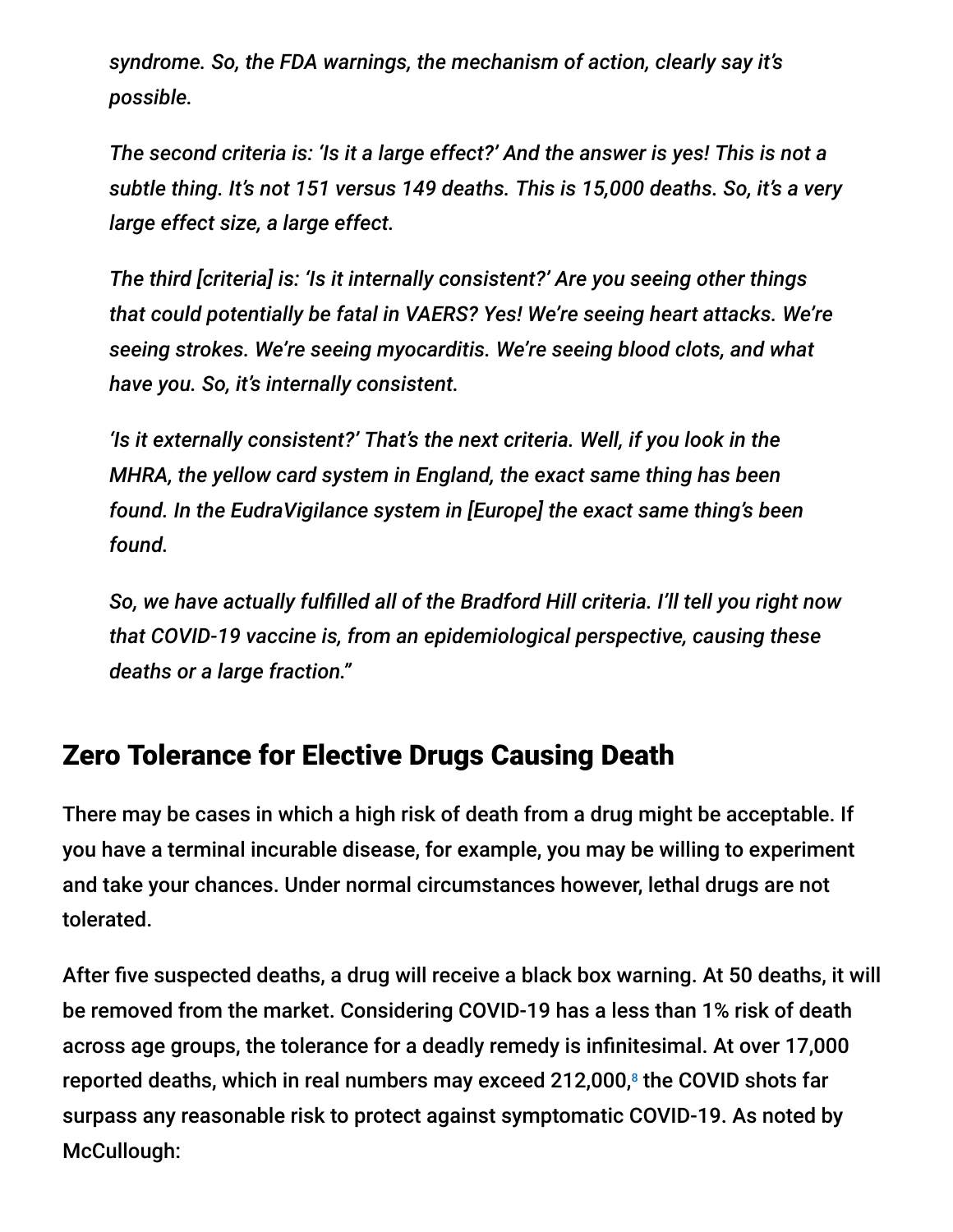*"There is zero tolerance for electively taking a drug or a new vaccine and then dying! There's zero tolerance for that. People don't weigh it out and say, 'Oh well, I'll take my chances and die.' And I can tell you, the word got out about vaccines causing death in early April [2021], and by mid-April the vaccination rates in the United States plummeted …*

*We hadn't gotten anywhere near our goals. Remember, President Biden set a goal [of 70% vaccination rate] by July 1. We never got there because Americans were frightened by their relatives, people in their churches and their schools dying after the vaccine.*

*They had heard about it, they saw it. There was an informal internet survey done several months ago, where 12% of Americans knew somebody who had died after the vaccine.*

*I'm a doctor. I'm an internist and cardiologist. I just came from the hospital … I had a woman die of the COVID-19 vaccine … She had shot No. 1. She had shot No. 2. After shot No. 2, she developed blood clots throughout her body. She required hospitalization. She required intravenous blood thinners. She was ravaged. She had neurologic damage.*

*After that hospitalization, she was in a walker. She came to my office. I checked for more blood clots. I found more blood clots. I put her back on blood thinners. I saw her about a month later. She seemed like she was a little better. Family was really concerned. The next month I got called by the Dallas Coroner office saying she's found dead at home.*

*Most of us don't have any problem with vaccines; 98% of Americans take all the vaccines … I think most people who are still susceptible would take a COVID vaccine if they knew they weren't going to die of it or be injured. And because of these giant safety concerns, and the lack of transparency, we're at an impasse.*

*We've got a very labor-constrained market. We've got people walking off the job. We've got planes that aren't going to fly, and it's all because our agencies are not being transparent and honest with America about vaccine safety."*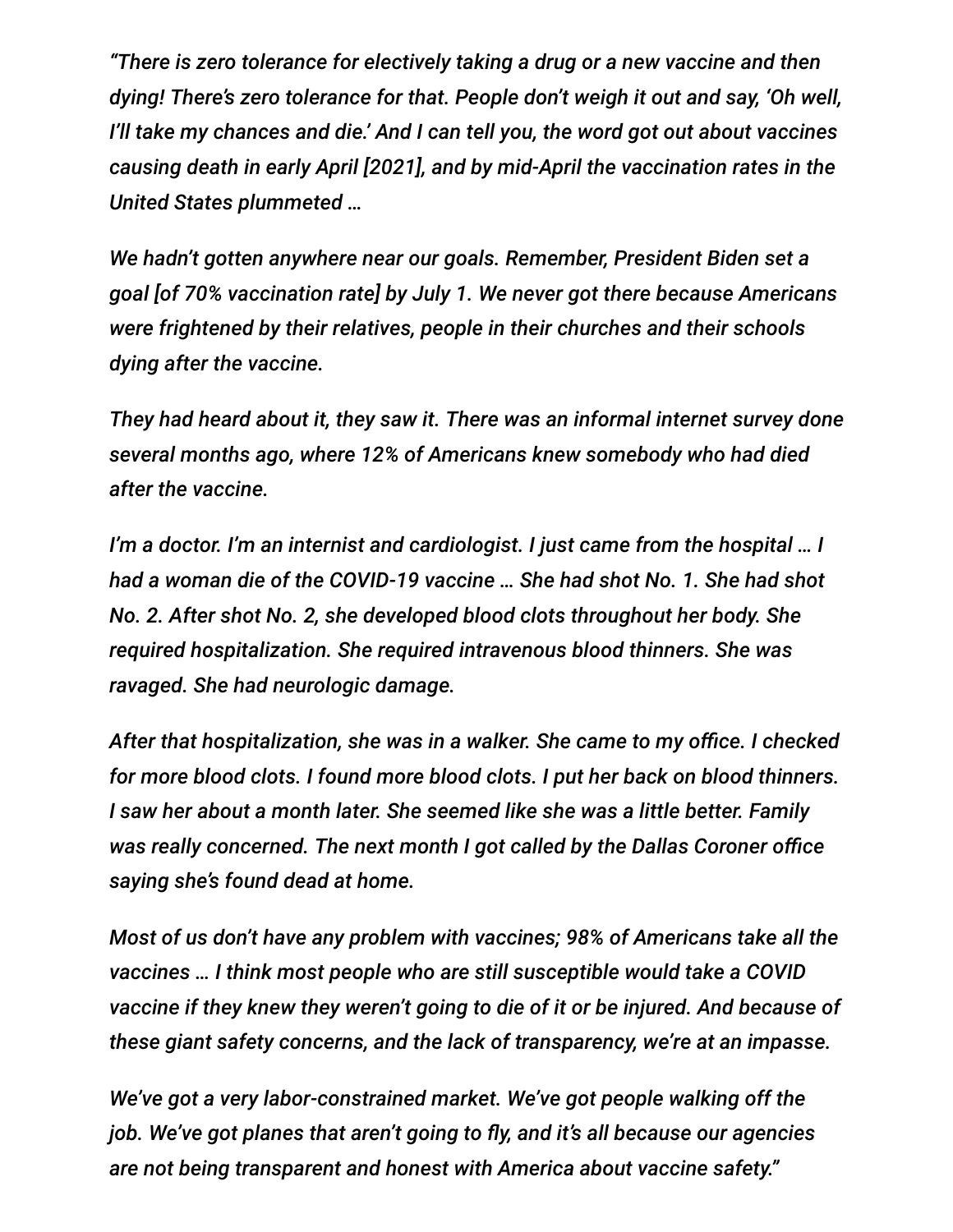#### Early Treatment Is Crucial, Vaxxed or Not

As noted by McCullough, the vast majority of patients require hospitalization for COVID-19 is because they've not received any treatment and the infection has been allowed free reign for days on end.

*"To this day, the patients who get hospitalized are largely those who receive no early care at home,"* he says. *"They're either denied care or they don't know about it, and they end up dying.*

*The vast majority of people who die, die in the hospital; they don't die at home. And the reason why they end up in the hospital, it's typically two weeks of lack of treatment. You can't let a fatal illness brew for two weeks at home with no treatment, and then start treatment very late in the hospital. It's not going to work.*

*There's been a very good set of analyses, one in the Journal of Clinical Infectious Diseases … that showed, day by day, one loses the opportunity of reducing the hospitalization when monoclonal antibodies are delayed … No doctor should be considered a renegade when they order FDA [emergency use authorized] monoclonal antibody. The monoclonal antibodies are just as approved as the vaccines.*

*I just had a patient over the weekend, fully vaccinated, took the booster. A month after the booster she went on a trip to Dubai. She just came back, and she got COVID-19! … I got her a monoclonal antibody infusion that day. [The following day] she started the sequence of multidrug therapy for COVID-19. I am telling you, she is going to get through this illness in a few days …*

*Podcaster Joe Rogan just went through this. Governor Abbott was also a vaccine failure. He went through it. Former President Trump went through it. Americans should see the use of monoclonal antibodies in high risk patients, followed by drugs in an oral sequenced approach. This is standard of care!*